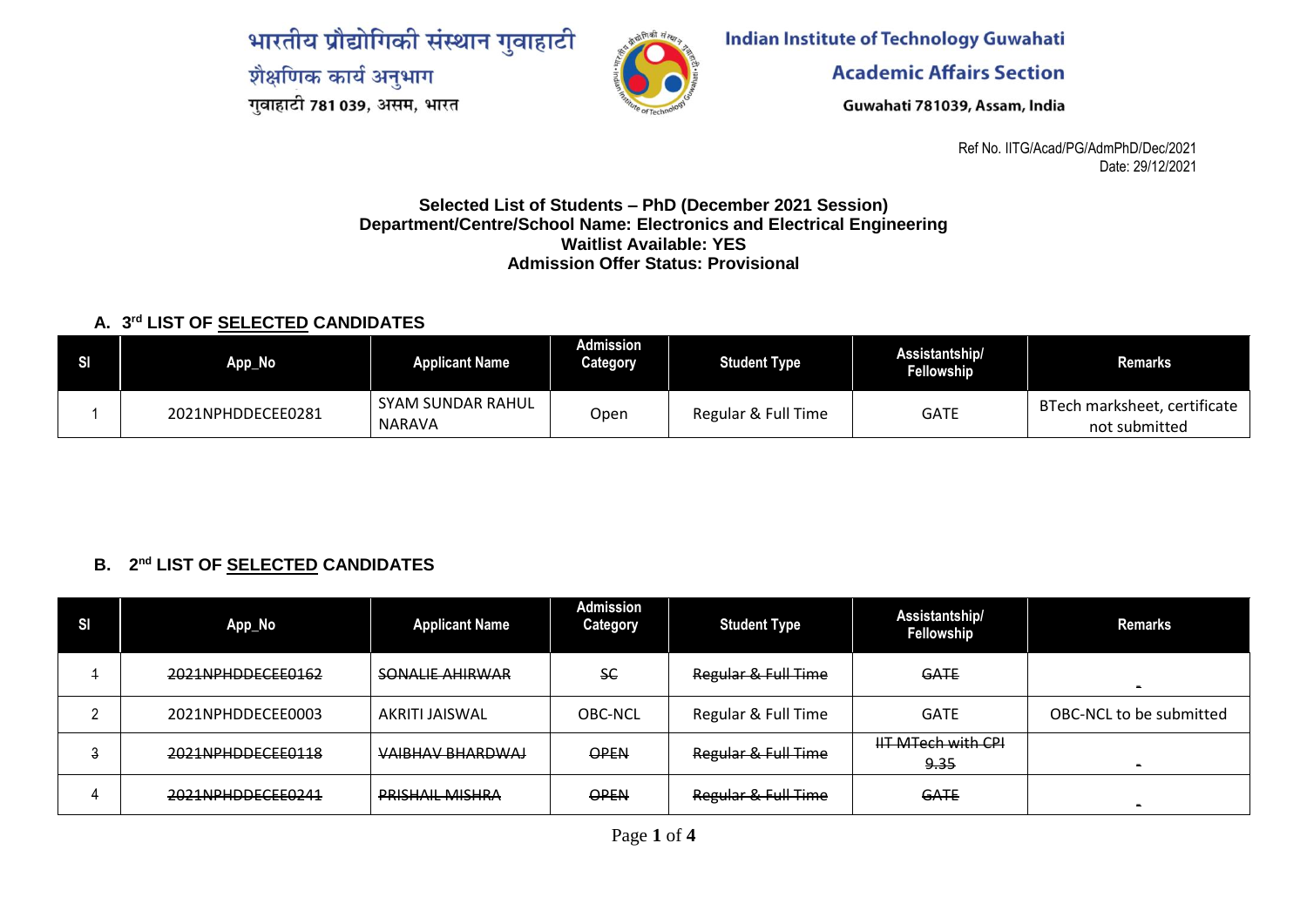| 2021NPHDDECEE0217 | <b>ANKIT DILIP</b><br><b>KHIVASARA</b> | <b>OPEN</b> | Sponsored & Full Time |             | Sponsorship Letter to be<br>submitted                     |
|-------------------|----------------------------------------|-------------|-----------------------|-------------|-----------------------------------------------------------|
| 2021NPHDDECEE0134 | BANDI SUMAN                            | <b>OPEN</b> | External & Part-Time  |             | Btech certificate,<br>Sponsorship Letter not<br>submitted |
| 2021NPHDDECEE0101 | <b>ISHANT SINGH</b>                    | <b>OPEN</b> | Regular & Full Time   | <b>GATE</b> | -                                                         |

## **C. 1 st LIST OF SELECTED CANDIDATES**

| <b>SI</b>      | <b>Application No</b> | <b>Applicant Name</b> | <b>Admission</b><br><b>Category</b> | <b>Student Type</b> | Assistantship/<br>Fellowship | <b>Remarks</b>                                |
|----------------|-----------------------|-----------------------|-------------------------------------|---------------------|------------------------------|-----------------------------------------------|
|                | 2021NPHDDECEE0046     | PHIDAKORDOR SAHSHONG  | <b>ST</b>                           | Regular & Full Time | <b>GATE</b>                  | Btech Marksheet,<br>Certificate not submitted |
| $\overline{2}$ | 2021NPHDDECEE0095     | <b>RAJASHEKHAR</b>    | ST                                  | Regular & Full Time | <b>GATE</b>                  |                                               |
| 3              | 2021NPHDDECEE0147     | <b>SANCHARLDAS</b>    | SC                                  | Regular & Full Time | <b>GATE</b>                  | MTech certificate not<br>submitted            |
| 4              | 2021NPHDDECEE0214     | PRERNA CHAUDHARY      | SC                                  | Regular & Full Time | <b>GATE</b>                  |                                               |
| 5              | 2021NPHDDECEE0024     | <b>BALENDRA</b>       | OBC-NCL                             | Regular & Full Time | <b>GATE</b>                  | MTech certificate not<br>submitted            |
| 6              | 2021NPHDDECEE0207     | <b>BISWANATH PAUL</b> | OBC-NCL                             | Regular & Full Time | <b>GATE</b>                  | ۰                                             |
| $\overline{7}$ | 2021NPHDDECEE0036     | DIBASKAR BISWAS       | <b>EWS</b>                          | Regular & Full Time | <b>GATE</b>                  | Fresh EWS certificate to<br>be submitted      |
| 8              | 2021NPHDDECEE0298     | NIDHEE BHUWAL         | Open                                | Regular & Full Time | <b>GATE</b>                  |                                               |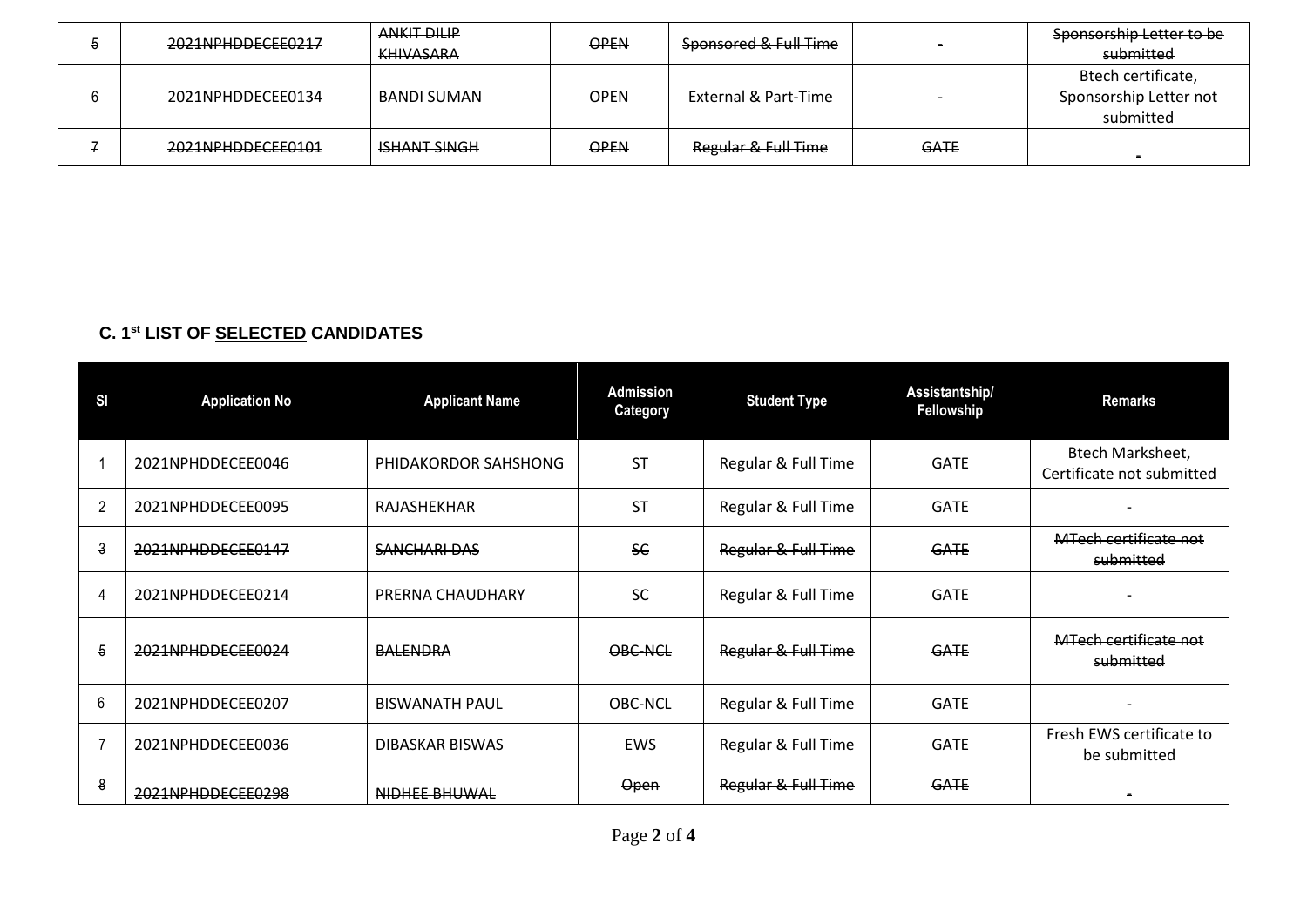| 9  | 2021NPHDDECEE0135 | <b>FAISAL ZEESHAN</b>                     | Open | Regular & Full Time | <b>GATE</b> |                                               |
|----|-------------------|-------------------------------------------|------|---------------------|-------------|-----------------------------------------------|
| 10 | 2021NPHDDECEE0188 | <b>SOURABH SUNIL</b><br><b>BHANDARKAR</b> | Open | Regular & Full Time | <b>GATE</b> |                                               |
| 44 | 2021NPHDDECEE0137 | <b>VIVEK KUMAR SHUKLA</b>                 | Open | Regular & Full Time | <b>GATE</b> |                                               |
| 12 | 2021NPHDDECEE0069 | <b>AJAY KUMAR SAHU</b>                    | Open | Regular & Full Time | <b>GATE</b> |                                               |
| 13 | 2021NPHDDECEE0009 | <b>MUNEEB MUSHTAQ</b><br><b>SHEIKH</b>    | Open | Regular & Full Time | <b>GATE</b> |                                               |
| 14 | 2021NPHDDECEE0253 | <b>SURYA SHEKHAR</b>                      | Open | Regular & Full Time | <b>GATE</b> |                                               |
| 15 | 2021NPHDDECEE0169 | <b>HARIPRIYA R S</b>                      | Open | Regular & Full Time | <b>GATE</b> |                                               |
| 16 | 2021NPHDDECEE0002 | SRIKIREDDY DHANUNJAY<br><b>REDDY</b>      | Open | Regular & Full Time | <b>GATE</b> | MTech marksheet not<br>submitted              |
| 17 | 2021NPHDDECEE0290 | <b>PRANAV CHOKKARA</b>                    | Open | Regular & Full Time | <b>GATE</b> | MTech marksheet,<br>certificate not submitted |
| 18 | 2021NPHDDECEE0301 | <b>SWATI PRIYA</b>                        | Open | Regular & Full Time | <b>GATE</b> |                                               |